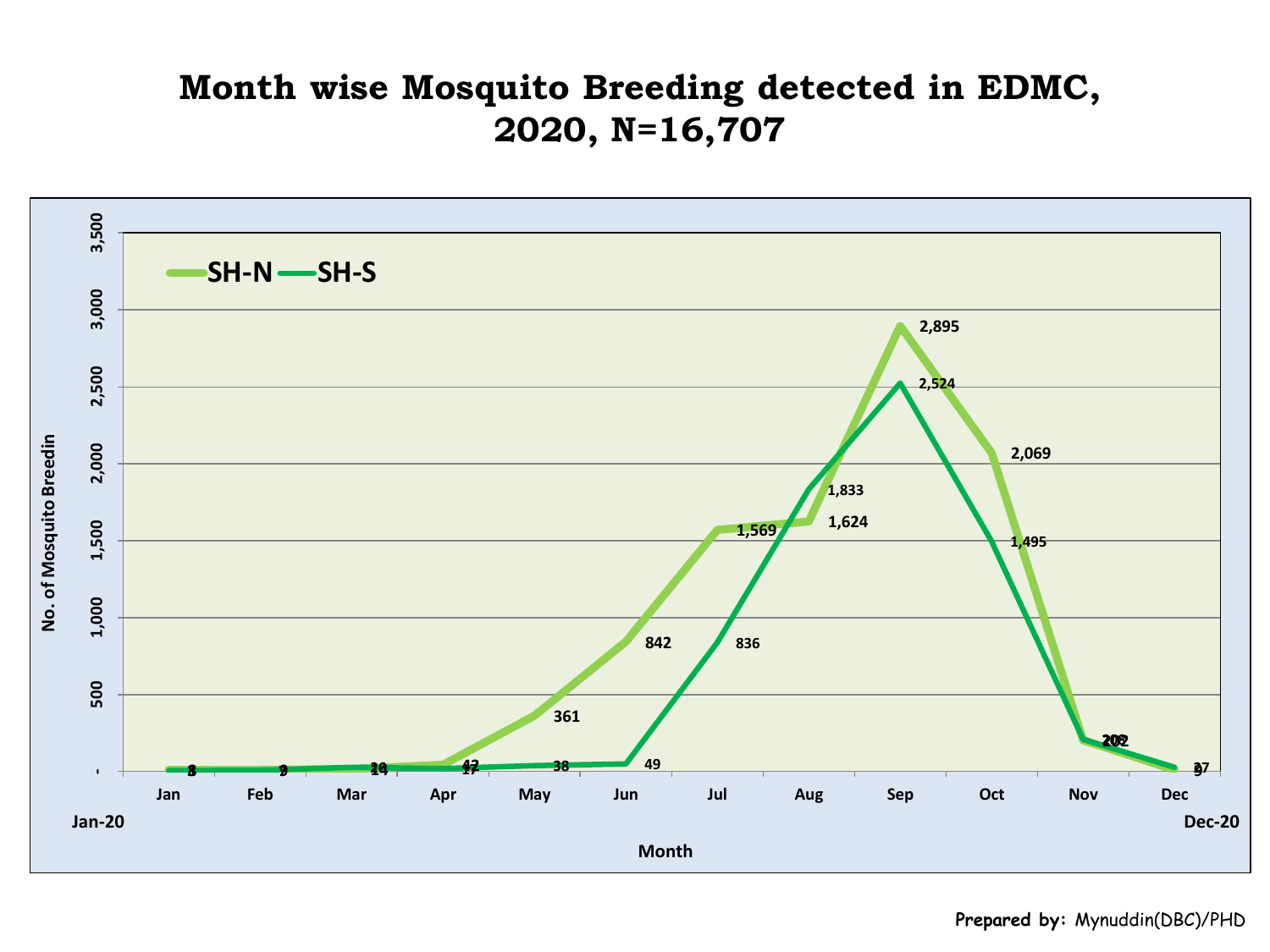## **Month wise Mosquito Breeding detected in EDMC, 2020, N=16,707**

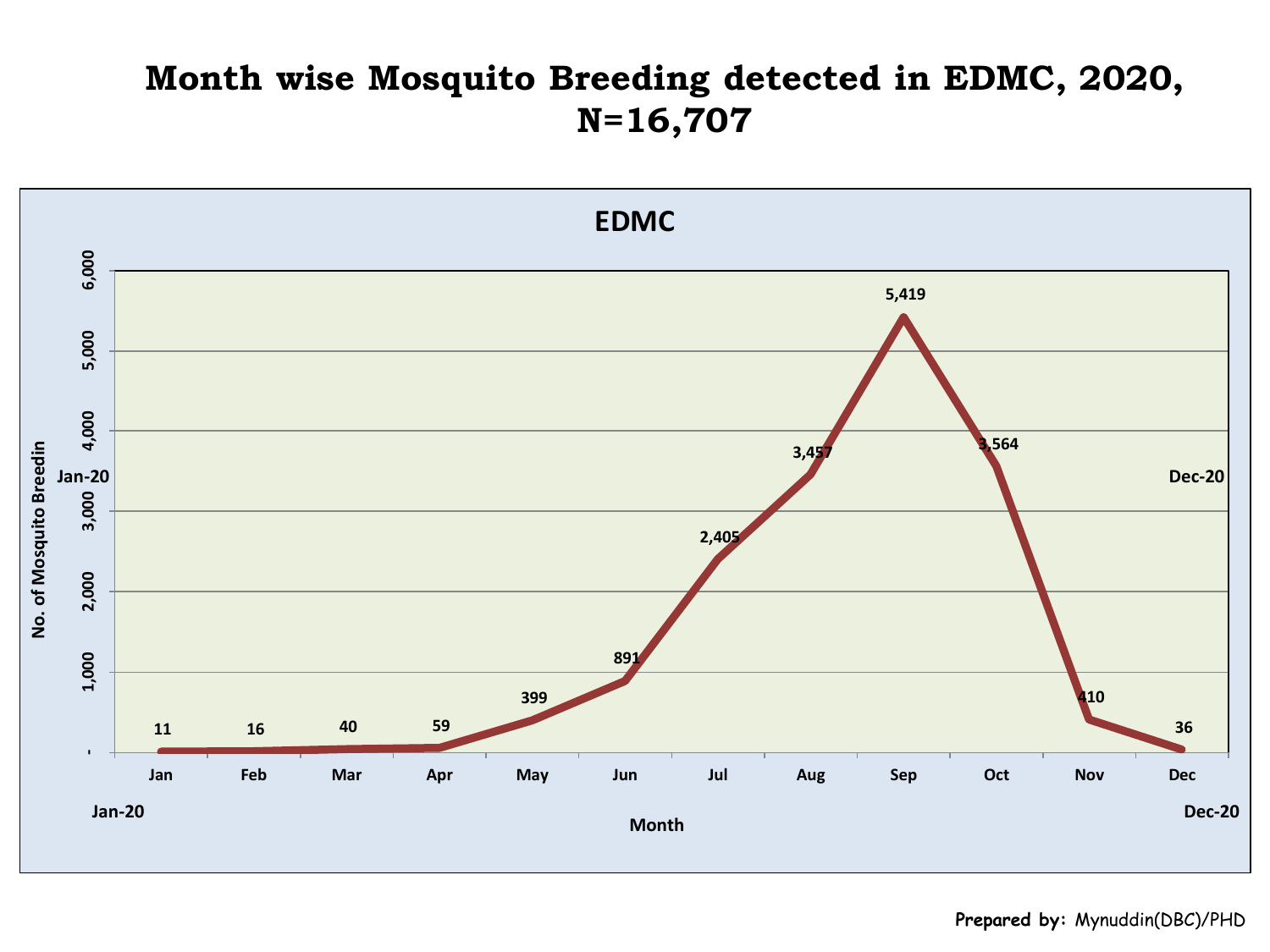## **Week wise & Zone wise Mosquito Breeding detected in EDMC from January-2020 to December-2020, N-16,707**